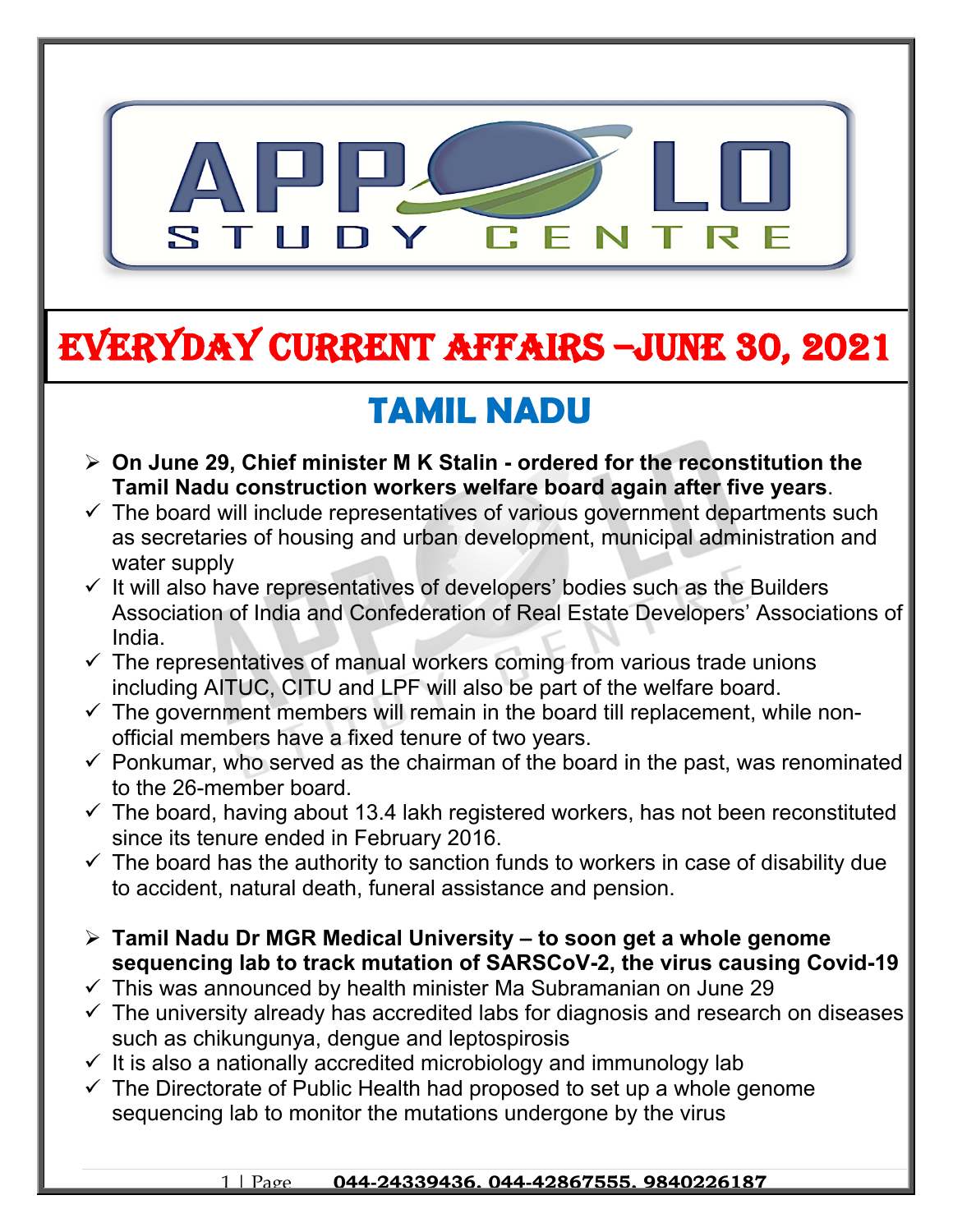- $\checkmark$  According to scientists, new variants of the SARS-CoV-2 may lead to increased level of infection, making treatment and prevention more complex.
- $\checkmark$  At present, Tamil Nadu sends samples to the Bengaluru-based Instem, as per the recommendations of Centre.
- $\checkmark$  Instem is a part of INSACOG, which is a consortium of labs that track the presence of variants in Covid samples.
- $\checkmark$  The state categorised samples from across the state in various categories like family clusters, community clusters, Covid in children, young adults with severe lung infection, breakthrough infections (infected 14 days after two vaccinations), samples from deceased and travellers.
- **On June 28, Chief Minister M K Stalin reconstituted the state minorities commission and appointed senior Congress leader S Peter Alphonse as chairman.**



- $\checkmark$  Former chief minister M Karunanidhi constituted the state minorities commission in 1989
- $\checkmark$  It was set up to protect the interests of the religious and linguistic minorities and their rights.
- $\checkmark$  The objective of the commission is to ensure socio-economic development and education of the minorities.
- $\checkmark$  The DMK government also enacted TN Minorities Commission Act, 2010, providing statutory powers.
- $\checkmark$  The commission has the powers of a civil court.
- $\checkmark$  Alphonse was elected from Tenkasi assembly constituency in 1989 and 1991 and from Kadayanallur assembly constituency in 2006.
- $\checkmark$  He is a former Rajya Sabha member and an executive member of the Tamil Nadu Congress Committee.
- $\checkmark$  He was a close associate of late veteran Congress leader, G K Moopanar.
- **Senior IPS officer Dr C Sylendra Babu has been appointed as the Tamil Nadu Director General of Police (DGP) and Head of police force on June 29**
- $\checkmark$  He will replace J K Tripathy, who is set to retire from service on June 30.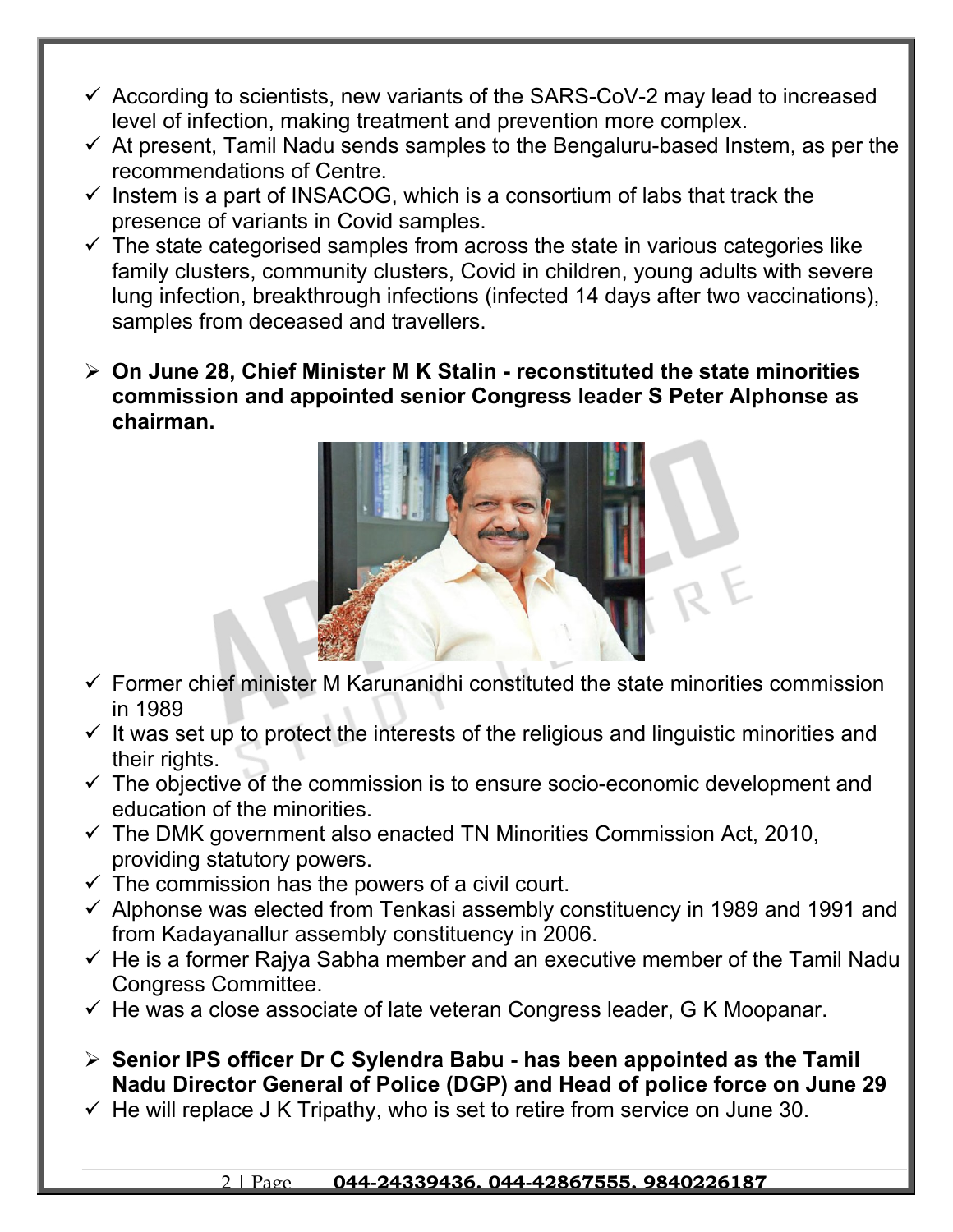Born on June 5, 1962 at Kuzhithurai village in Kanyakumari district, Babu belonged to the 1987 batch of IPS officers.



- $\checkmark$  After completing a graduation course from Agricultural College and Research Institute in Madurai, he has done his post-graduation from Tamil Nadu Agricultural University in Coimbatore.
- $\checkmark$  He later obtained a Bachelor of Law and an MA degree in Population Studies from the Annamalai University.
- $\checkmark$  He also holds a PhD from the University of Madras for this thesis on missing children
- $\checkmark$  Sylendra Babu started his career as an assistant superintendent of police in Gobichettipalayam in 1989
- $\checkmark$  In 2010, he was appointed as the Commissioner of Coimbatore and in 2019, he was promoted to the rank of the DGP, Railways in Chennai.
- $\checkmark$  Babu has been in various posts in the past, including ADGP, Law and Order, and SP, Special Task Force, Erode.
- $\checkmark$  He has won several prestigious awards, including the President's Police Medal for Meritorious Service in 2005, the President's Police Medal for distinguished service in 2013 and the Chief Minister's Medal for excellence in public service in 2019.
- $\checkmark$  Babu, an acclaimed motivational speaker, has authored more than 10 books in English and Tamil, which include 'You too can become IPS officer'*, '*A guide to Health and Happiness'*, '*Udalinai Urithi Sei' and 'Unakul oru Thalaivan'*.*
- $\checkmark$  An avid fitness enthusiast, Babu had represented the state and the country in several swimming and marathon competitions
- $\checkmark$  The outgoing DGP, Tripathy was the recipient of the police medal for Meritorious Service in 2002, Dr Malcolm S Adiseshiah Special Award in 2001, Innovation for India Award in 2006, Prime Minister's Award for Excellence in Public Administration in 2008 and Police Medal for Distinguished Service in 2011.
- **On June 2, the construction of the 2,000 megawatt (2 X 1000) units 5 and 6 at Kudankulam Nuclear Power Project (KKNPP) - commenced with the 'first pour of concrete'.**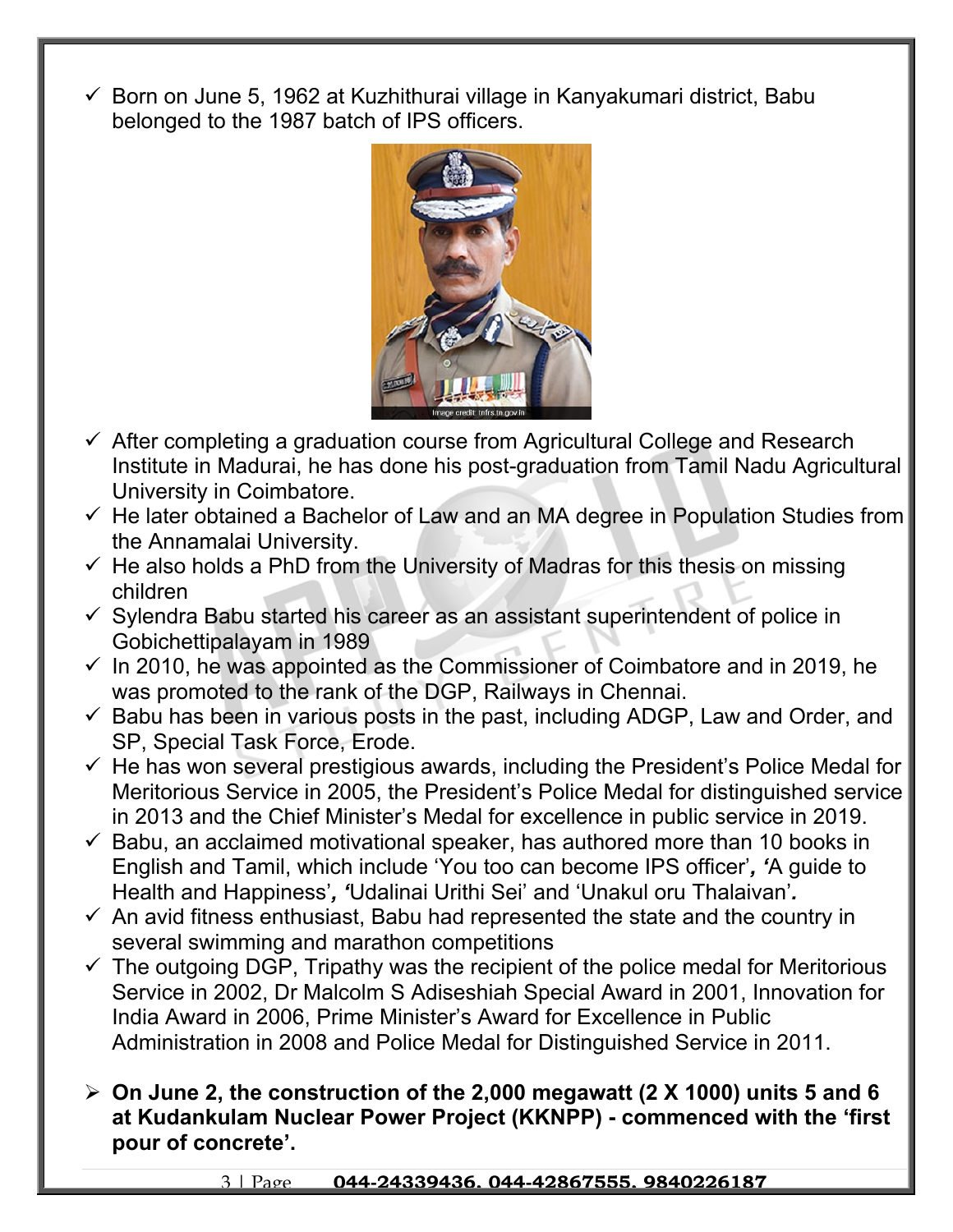- $\checkmark$  The project is to be completed at an outlay of  $\checkmark$ 49,621 crore
- $\checkmark$  It was launched by chairman of the atomic energy commission and secretary of the department of atomic energy Kamlesh Nilkanth Vyas through videoconference.
- $\checkmark$  KKNPP comprises six units of light water reactors with a capacity of 1,000MW each.
- $\checkmark$  It is set up in technical cooperation with the Russian Federation, Rosatom.
- $\checkmark$  The project is being implemented in three phases with 2x1,000 MW in each phase.
- $\checkmark$  Construction of units 3 and 4 is underway in the second phase and these units are nearly 50% complete.
- $\checkmark$  Construction of units 5 and 6 will be completed in 66 and 75 months, respectively by Larsen and Toubro (L&T).
- Work to be carried out by L&T at ₹2,305 crore include construction of the reactor, reactor auxiliary, turbine and diesel generator buildings and safety structures.
- $\checkmark$  While KKNPP was dependent on Russia for every component used in the first two reactors (units 1 and 2), around 36% of the components to be used in units 5 and 6 will be manufactured in India.
- $\checkmark$  On completion of these projects, the six units in KKNPP will generate 6,000MW of clean electricity by the latter half of 2027
- $\checkmark$  By then, KKNPP will become the largest power producing complex in the entire country.
- **Fifteen burial urns have been unearthed from two adjacent clusters at Sivagalai in Tuticorin district**.



- $\checkmark$  The state archaeology department is undertaking the second phase of excavations at Sivagalai.
- $\checkmark$  Sivagalai was suspected to be the burial site of a Sivagalai cluster, just like Konthagai in Keeladi cluster.
- $\checkmark$  The ASI had given its approval to excavate six places in the cluster.
- $\checkmark$  The second phase of excavation was being carried out at Sivagalai at a cost of ₹34 lakh.
- $\checkmark$  So far 40 burial urns, ranging between two to four feet in height, had been found.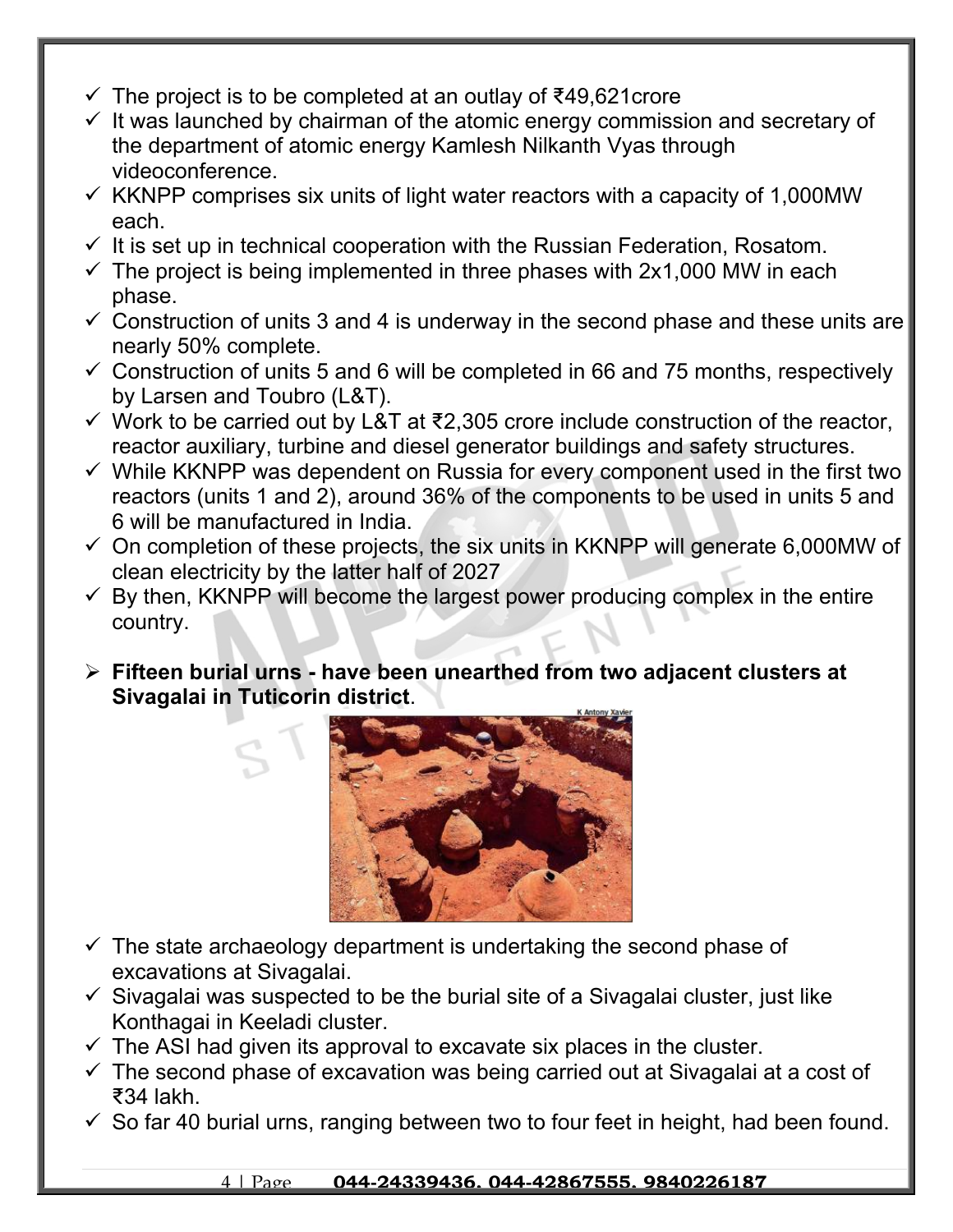## **NATIONAL**

- **India's drugs regulator, DCGI granted emergency use approval for US biotech firm, Moderna's anti-covid vaccine**
- $\checkmark$  This paves way for its Indian partner Cipla to import the first mRNA Covid-19 vaccine into the country for commercial use
- $\checkmark$  It is also the first internationally developed vaccine to be granted a waiver from conducting bridging trials in India
- $\checkmark$  Moderna's vaccine becomes the fourth to get emergency authorisation in the country after Serum Institute's Covishield, Bharat Biotech's Covaxin and Russia's Sputnik-V.
- $\checkmark$  Moderna's vaccine was found to have an impressive 94% efficacy in phase 3 trials in the US
- $\checkmark$  It can be stored at 2-8 degrees, a range that suits India's cold storage requirements under the Universal Immunization Programme
- $\checkmark$  Moderna will not be required to conduct bridging studies in India to establish the safety of the vaccine on the Indian population, due to changes in the country's regulatory regime.
- $\checkmark$  The company will have to submit safety assessment data of the first 100 beneficiaries before mass rollout
- $\checkmark$  In April, the government had relaxed the requirements for local trials for vaccines with EUAs from regulators in the US, UK, the EU and Japan, as well as those with an Emergency Use Listing from the World Health Organization
- $\checkmark$  Moderna has received EUAs for this vaccine in the US as well as Canada, Israel, the EU, the UK, Switzerland, Singapore, Qatar and Taiwan.
- $\checkmark$  Cipla is supporting Moderna Inc with the regulatory approval and importation of vaccines to be donated to India.
- $\checkmark$  In May, the Biden administration announced the donation of Covid-19 vaccines through the COVAX scheme for distribution in low-income and developing countries, including India.
- $\checkmark$  The US is expected to send a total of 20 million doses of Moderna and over 60 million AstraZeneca vaccines to these countries

## **SUPREME COURT VERDICT**

- **The Supreme Court has asked states, union territories to implement the 'one nation, one ration card' scheme (ONORC) by July 31, 2021**
- $\checkmark$  A bench of justices Ashok Bhushan and M R Shah issued orders and criticised the Centre over "unpardonable delay" in registration of unorganized sector workers, as per its August 21, 2018 direction.
- $\checkmark$  The "One Nation, One Ration card" scheme allows migrant workers to get ration at the place of their work in other states as well where their ration cards are not registered.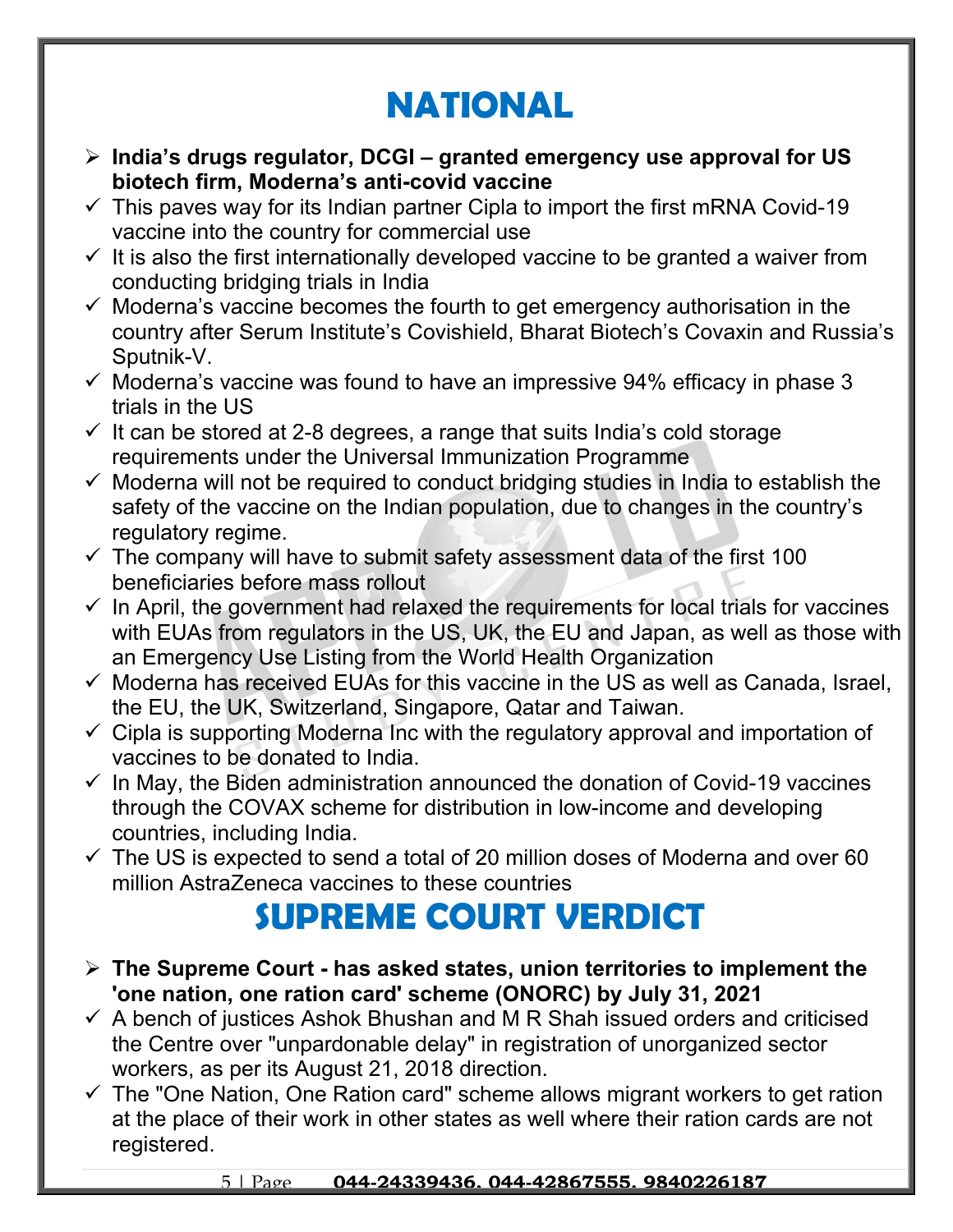- $\checkmark$  The apex court directed the Centre to complete the registration process of migrant workers in the National Database for Unorganised Workers (NDUW) portal by July 31 with the help of the National Informatics Centre (NIC).
- $\checkmark$  Four states, Assam, Chhattisgarh, Delhi and West Bengal are yet to implement the ONORC scheme
- $\checkmark$  As per 2017-18 National Statistical Organisation (NSO) survey, the number of workers in the unorganised sector stands at roughly 38 crore, or one-fourth of the country's population

#### **INTERNATIONAL**

**Britain – bans Binance, one of the world's largest cryptocurrency exchange** 



- $\checkmark$  Britain's financial regulator, Financial Conduct Authority (FCA) had ordered Binance Markets Ltd, Binance's UK entity, to stop all regulated activities with immediate effect
- $\checkmark$  In January, the FCA asked all firms offering cryptocurrency-related services to register and show they comply with anti-money laundering rules.
- $\checkmark$  Earlier, Japan, US and Germany have flagged the illegal operations of Binance in their respective countries
- $\checkmark$  Binance is a cryptocurrency exchange from Cayman Islands.
- $\checkmark$  It was founded in 2017 by Changpeng Zhao and was initially based in China
- $\checkmark$  But due to increased regulation of cryptocurrency in China, it moved headquarters out of China

### **DEFENCE**

- **The Sea Breeze 2021 multinational maritime exercise began in the Black Sea region on June 28**
- $\checkmark$  It is organized by the Ukrainian Navy and the U.S. Sixth Fleet
- $\checkmark$  The 21<sup>st</sup> edition of the annual exercise aims to strengthen maritime security and stability, information-sharing, and building teamwork and mutual cooperation.
- $\checkmark$  The exercise is taking place from June 28 to July 10
- $\checkmark$  About half of the personnel participating in the Sea Breeze 2021 drills will be Ukrainian servicemen